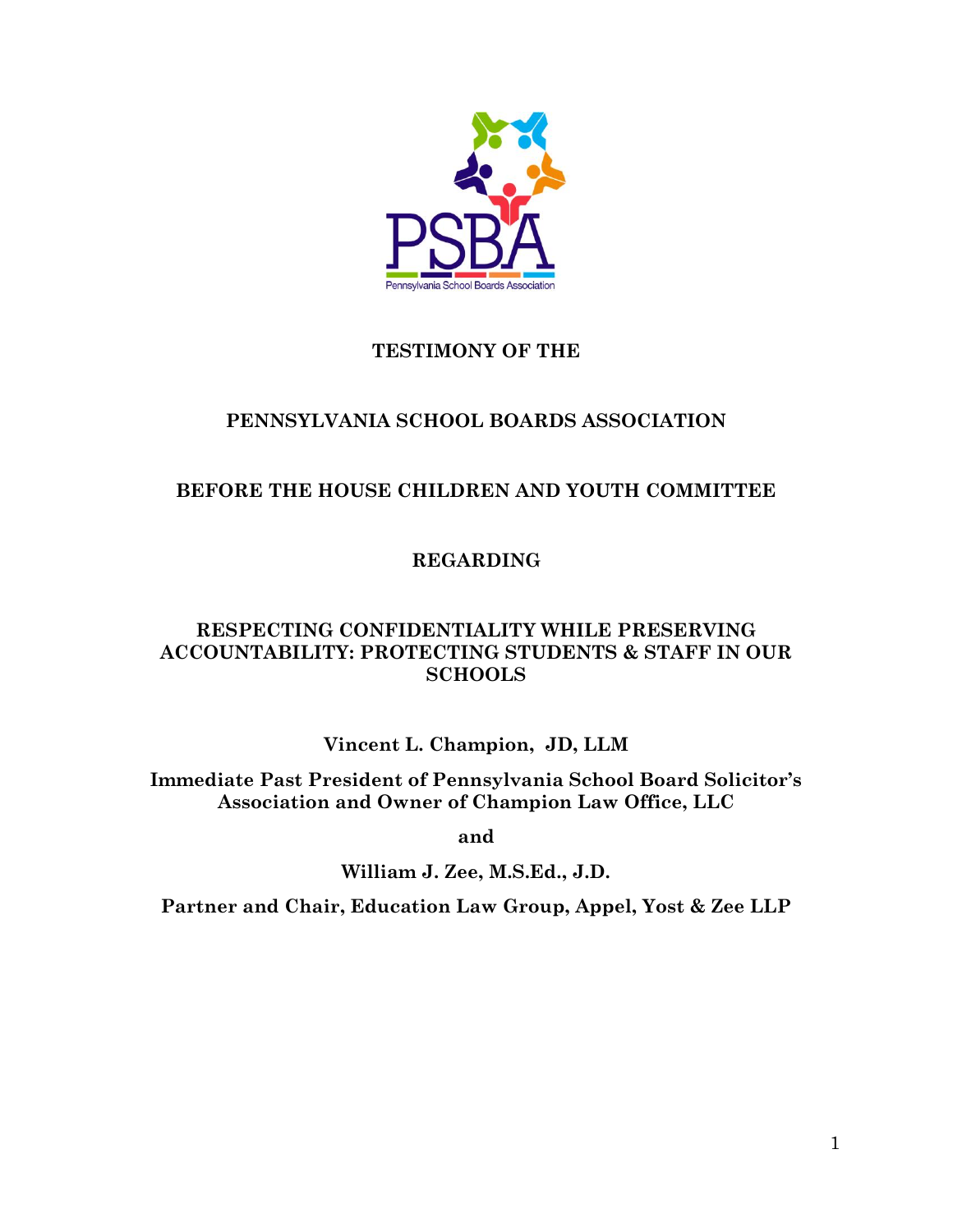### **Vincent L. Champion, JD, LLM**

### **Immediate Past President of Pennsylvania School Board Solicitor's Association and Owner of Champion Law Office, LLC**

Good morning Chairwomen Delozier and DeLissio, and other distinguished members of the House Children and Youth Committee. I am humbled to speak with you today on behalf of the Pennsylvania School Boards Association (PSBA). My name is Vincent Champion and I'm the Immediate Past President of the Pennsylvania School Board Solicitor's Association and the Owner of Champion Law Office, LLC, a private law firm in Carlisle, PA specializing in education law. In the course of my practice, I represent school districts and colleges and universities.

Through my law practice, I have been asked by my school district clients to help them navigate the sometimes competing interests of student confidentiality and safety. In doing so, I have seen how these competing interests have sometimes delayed or undermined the free flow and exchange of important information between law enforcement, children and youth agencies and school district officials. This delay jeopardizes the prompt provision of valuable services potentially to the detriment of students and school staff. The Committee's work in reviewing and hopefully eliminating unintended barriers brought about by confidentiality requirements imposed by State and Federal law should be applauded. I am happy to lend my voice in aide of your review.

Reporting and confidentiality requirements are multifaceted in our commonwealth. For purposes of my testimony today, there are three significant legislative enactments at play. The Pennsylvania Child Protective Services Law (CPSL), the school safety provisions found in Article XIII of the Pennsylvania School Code (Article XIII), and the Federal Educational Rights and Privacy Act (FERPA).

To be sure, there are other important legal considerations like the possible interplay of Individuals with Disabilities Education Act (IDEA) and relevant School Board policies that could be implicated as well. However, the CPSL, Article XIII and FERPA are the most often involved statutes. Unfortunately, we do not have enough time to fully explore each of these statutes in detail today. However, I will provide a brief summary of each law as a launching point for your further review.

### CPSL

As this Committee is well aware, the CPSL requires that certain adults report instances of suspected child abuse if this adult has reasonable cause to suspect that a child is a victim of child abuse. In general, a mandated reporter is someone that comes into direct contact with children. School district employees are mandated reporters. Once a report is made the law requires that the County Children and Youth Services (CYS) Agency start an investigation within 24 hours.

My school district clients report that once they make their required reports, they are often unable to discuss the status of the matter with CYS. Indeed, while CYS may from time to time be in a position to confirm receipt of a report of child abuse, school districts are often not provided any more information due to confidentiality restrictions. As you might imagine, if a school district is aware that one of its students is the victim of abuse, the district is better able to provide additional academic and emotional support as needed.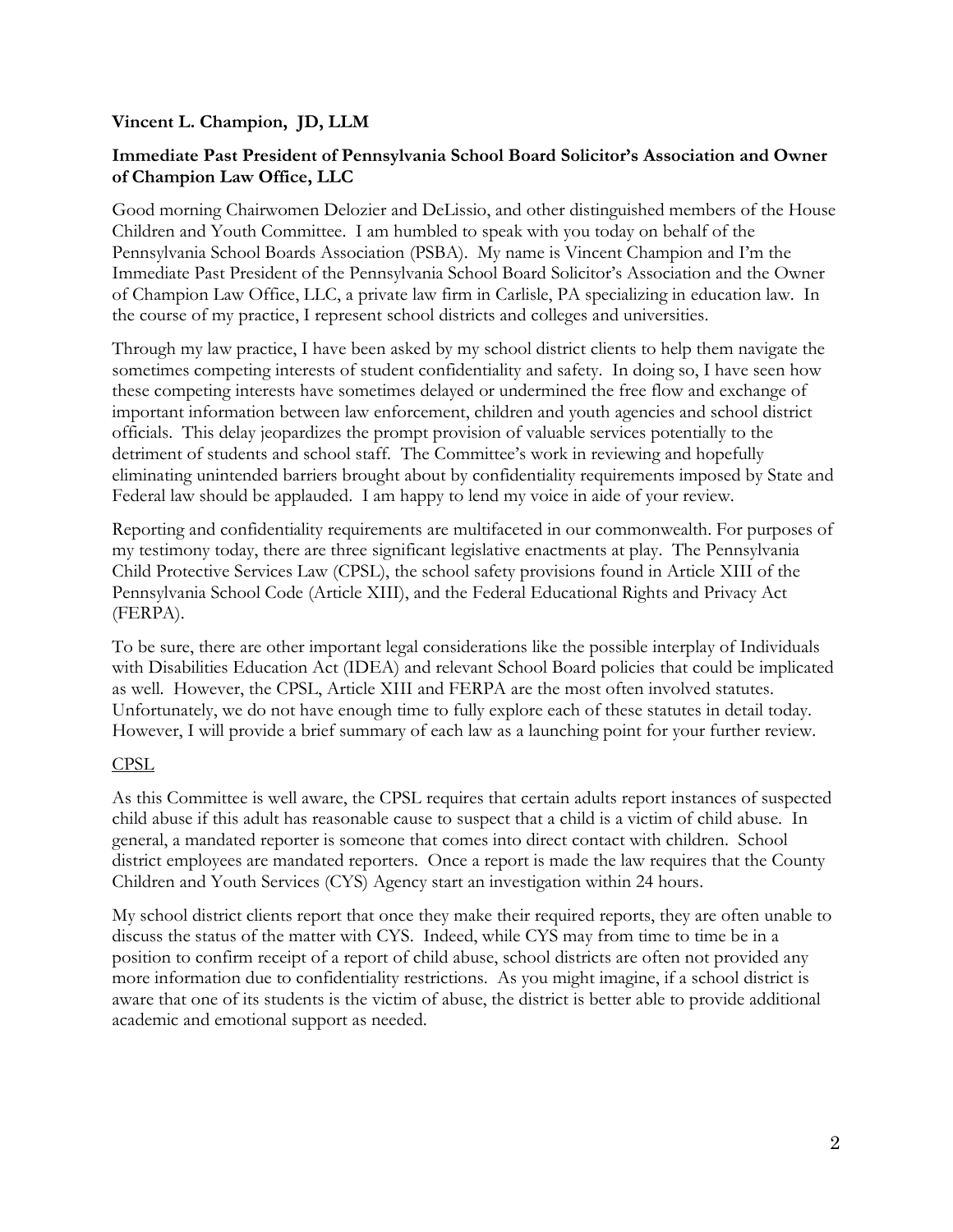### Article XIII

Sections 1301-A through 1301-E of the Pennsylvania School Code are dedicated to improving school safety. As relevant here, Section 1306-A-Availability of Records states: "[a] student's disciplinary record, as well as records maintained under section 1307-A, shall be available for inspection to the student and his parent, guardian or other person having control or charge of the student, to school officials and to State and local law enforcement officials *as provided by law*" (emphasis added). 24 P.S. § 13-1306-A.

In simple terms, this section contains an express provision limiting law enforcement access to a student's disciplinary record and section 1307-A records (which includes records recording incidences of violence, incidents involving possession of a weapon and convictions or adjudications of delinquency for acts committed on school property by students enrolled within the district) to those limited scenarios provided by law. By pointing out this language, I am not suggesting that this Committee should undertake steps to eliminate or curtail student privacy. Rather, I am emphasizing this language because it is a codified example of a potential barrier to the collaborative sharing of information between Pennsylvania schools and law enforcement in the realm of school safety.

## FERPA

Lastly, FERPA restricts the disclosure of information from student education records. Specifically, FERPA restricts the disclosure of personally identifiable education records which are maintained by an educational agency or institution.

Pursuant to FERPA, an education record generally cannot be released without parental consent. There are a few exceptions. One such exception is in response to a subpoena issued for a law enforcement purpose. 20 USC § 1232g (J)(ii).

Furthermore, FERPA allows schools to disclose student records, without consent, to school officials with legitimate educational interest in a given student, and to appropriate parties in cases of health and safety emergencies, when there is an "articulable and significant threat". 34 CFR § 99.31 and 34 C.F.R. § 99.36 respectively.

Schools may however disclose directory information without consent so long as parents and students are informed of the types of information the school district considers directory and provide them with an opportunity to opt out. Directory information as contemplated by FERPA includes the student's name, address, telephone listing, date and place of birth, major field of study, participation in officially recognized activities and sports, weight and height of members of athletic teams, dates of attendance, degrees and awards received, and the most recent previous educational agency or institution attended by the student.

How does this apply in an everyday context? Consider that School Resource Officers (SROs) are often called upon to assist in scenarios where a special needs student is being disruptive. In most cases the SRO will have limited information relating to the student and their special needs as they attempt to peaceably resolve the situation. The SRO in turn could unknowingly exacerbate the situation by using the wrong de-escalation technique thereby reducing the chances of a positive resolution of the matter.

Particularly problematic from a school district's perspective is that improper disclosures of educational records in violation of FERPA can result in the district's loss of Federal funding. In light of this possible punitive measure, I regularly advise my clients to require law enforcement to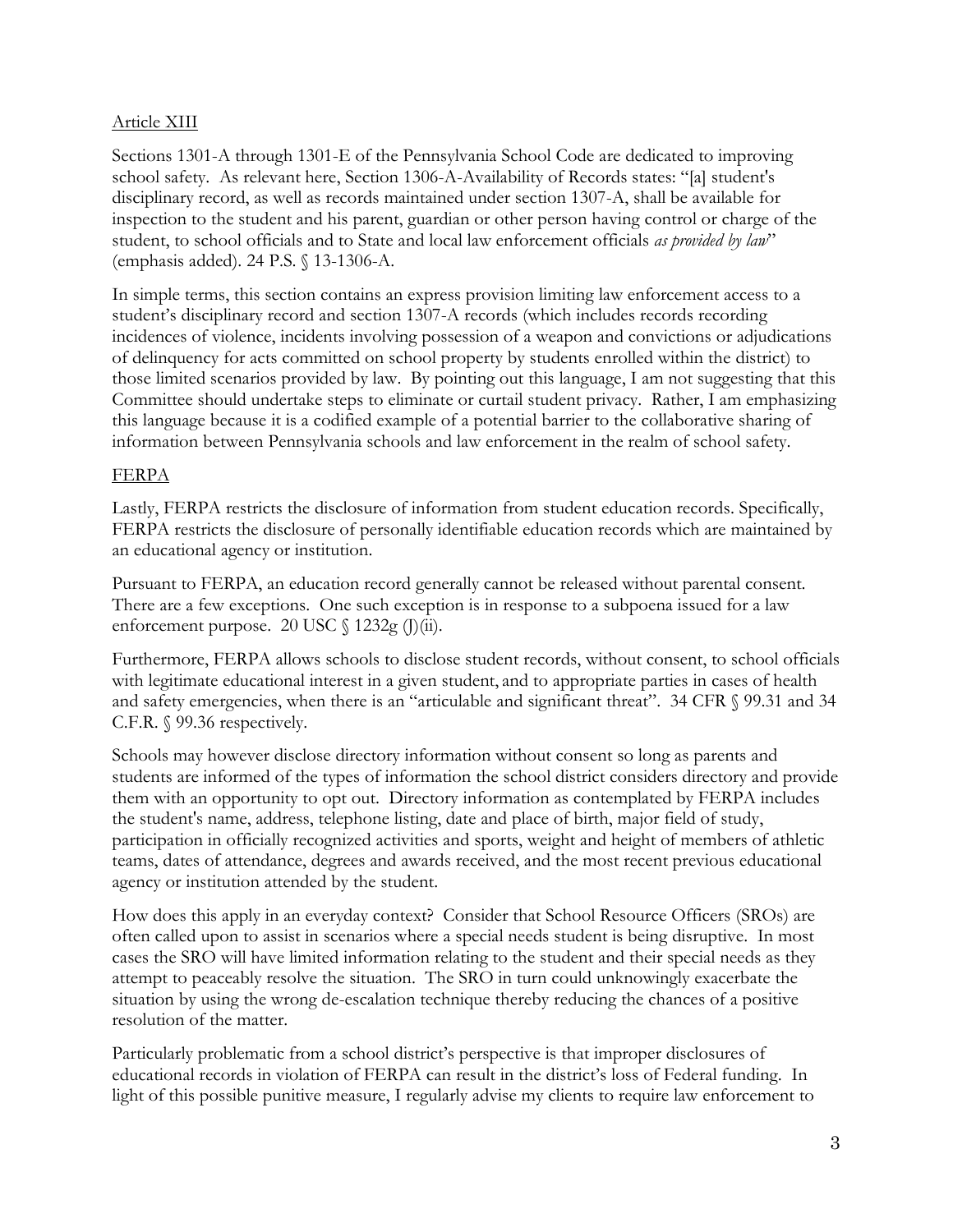obtain subpoenas before releasing student records. In some cases, this approach impedes collaborative relationships between county officials and law enforcement. Although I jokingly tell my clients to tell their colleagues in law enforcement and CYS that "my lawyer won't let me" it nonetheless creates dissonance as district officials want to be as helpful and forthcoming as possible if it will help keep students safe.

As you can see, even if district, law enforcement and county officials have a strong desire to collaborate and freely exchange information there are substantial legislative roadblocks that make such collaboration more difficult. To be sure, the more these three types of stakeholders are empowered to work together, while preserving important student privacy interests, the better able each of them will be to protect some of our most vulnerable citizens.

## **William J. Zee, M.S.Ed., J.D.**

### **Partner and Chair, Education Law Group, Appel, Yost & Zee LLP**

Good morning members of the House Children & Youth Committee. I appreciate the opportunity to speak with you this morning on behalf of the PSBA regarding an issue that is important to me both personally and in my professional capacity. I am an attorney representing roughly thirty school districts throughout the commonwealth, and I spent a number of years as an educator. My wife is a career public school teacher. I appear before you to share this perspective, but also as an individual who experienced significant childhood trauma. In fact, my "lifelines" as a young person came in the form of my teachers—teachers who understood intuitively the safety they could offer and the important role they served in helping me develop resilience and realize my full potential, long before the current widespread recognition of intergenerational trauma as a public health crisis. This in turn has enabled me to "pay forward" their kindness as an advocate for trauma-informed education in my work as a public speaker and trainer throughout the nation. In 2019, PSBA invited me to train school board members throughout Pennsylvania on trauma-informed programs in response to revisions to the Public School Code.

Many of our most vulnerable children experience contact with law enforcement and CYS, and that contact necessarily impacts their experiences at school. The issues surrounding information sharing among CYS, law enforcement, and schools through a trauma-informed lens is imperative to safeguarding our most vulnerable young people. When adults aren't able—or perceive they're not able—to share information that might lead to creative solutions for kids, the debilitating intergenerational cycle of childhood trauma is more likely to persist if such silos of information remain.

Recognizing the importance of a trauma-based needs, the Public School Code was amended in 2019 to provide for a trauma-informed approach in our schools. In so doing, the legislature acknowledged and codified the importance of the coordination among students, families, schools, and county-based services and other organizations. 24 P.S. § 1311-B. However, there remain areas of the law that must catch up to that ambitious goal of collaboration among these agencies.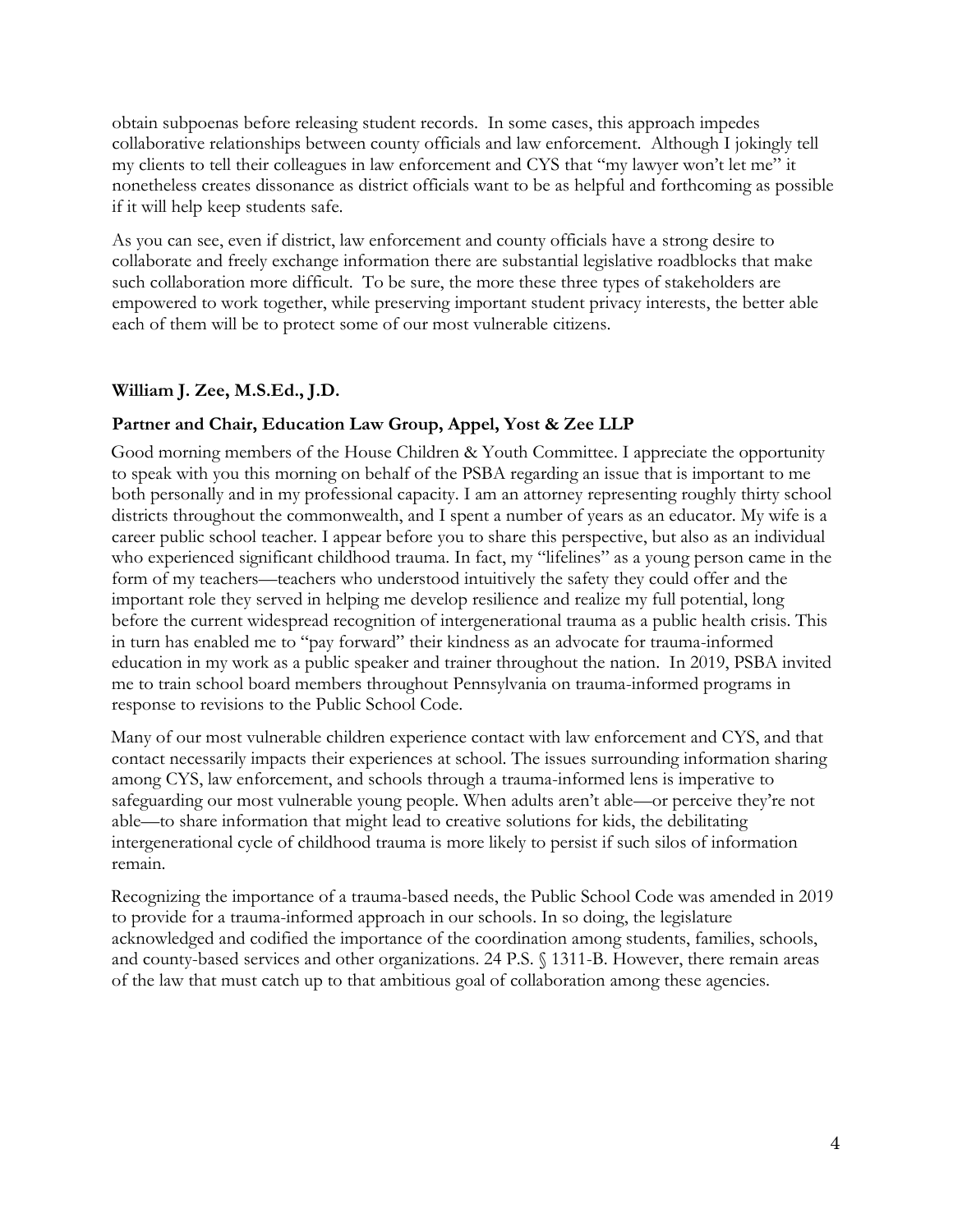### **The State of Schools Today**

Imagine a twelve-year-old who spends a portion of his day in an emotional support classroom. He has experienced abuse and trauma, on top of having been involved with the foster care system and poverty. Perhaps the student is making some progress in school—demonstrating growth in regulating his emotions and is spending increasing portions of his day in the general education classroom. However, one night he is removed from his home. CYS has no obligation under current law to notify the school district, and with no knowledge of the situation, the school district has no chance at modifying existing services or putting appropriate behavioral and emotional supports in place once the student returns to school.

Think of a child who comes to school showing signs of abuse. His teacher, as a mandated reporter, contacts CYS. But as the investigation proceeds, the school receives no communication about the status of the investigation, and school personnel remain in the dark as to how they may best be a resource.

### **Concerns with Current Law**

According to the Pennsylvania Child Protective Services Code, the purpose of the law is to "prevent [abused children] from further injury and impairment." 23 Pa.C.S.A. § 6302. The preamble to the statute mentions collaboration with law enforcement, but there is no mention of the role of schools. *Id.* Indeed, CYS may only disclose information related to child abuse to officials in other state agencies, physicians, guardians *ad litem*, certain government workers, and courts of competent jurisdiction.

Although the current statutory scheme does include a section entitled "cooperation with other agencies," this section merely imposes penalties on school districts if they fail to share information with CYS when asked to do so. *Id.* At § 6346. That type of "cooperation" is a far cry from the necessary level of information sharing that will benefit children in need.

Moreover, while the School Code speaks directly to a school districts' reporting obligations to CYS and law enforcement, it is silent as to any requirement that those entities communicate in return. *See*  24 P.S. § 13-1301-A *et seq* (Safe Schools Act).

#### **What Administrators are Saying**

In my experience, my school district clients have been concerned with two major issues. First, there are situations in which a school district reports suspected abuse to CYS, but then hears nothing over the course of any subsequent investigation. Second, often in instances of severe cyberbullying occurring outside of school hours where law enforcement becomes involved, schools often are in the dark, unable to put supports and protections in place to address the challenges of the situation.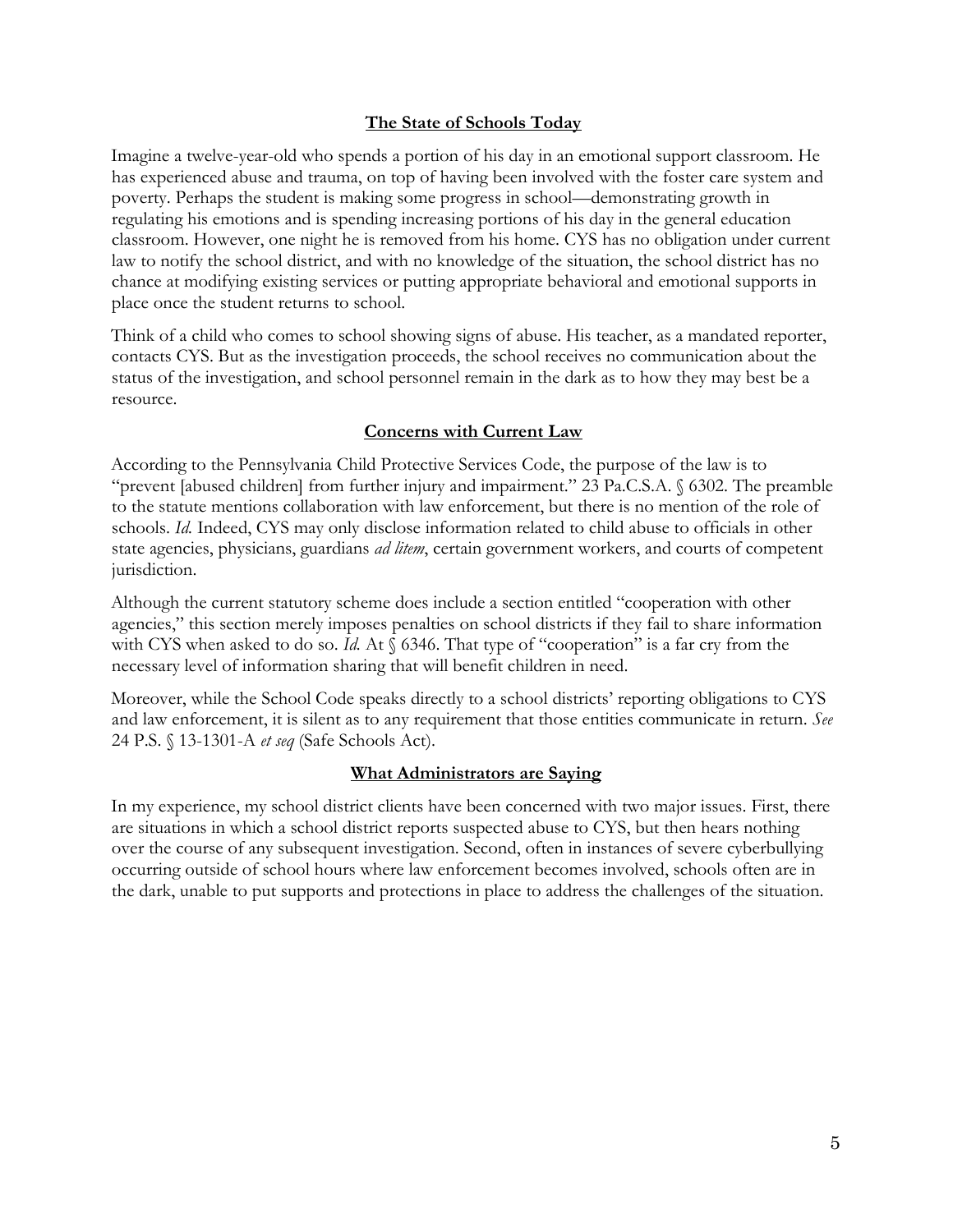### **An Example From Other States**

In light of increased awareness of the impacts of childhood trauma on educational outcomes, physical and mental health of our youth, and what has been termed the "school-to-prison pipeline" states are devising creative solutions to increase communication among schools, law enforcement, and CYS. One such effort, the Handle with Care project, aims to "… prevent children's exposure to trauma and violence…and mitigate negative effects experienced by children's exposure to trauma…" *Frequently Asked Questions*, Handle with Care: Florida, [https://handlewithcarefl.org/frequently-asked-questions/.](https://handlewithcarefl.org/frequently-asked-questions/) 

The model is simple:

If a law enforcement officer encounters a child during a call, that child's information is forwarded to the school before the school bell rings the next day. The school implements individual, class and whole school trauma-sensitive curricula so that traumatized children are "Handled With Care". If a child needs more intervention, on-site trauma-focused mental healthcare is available at the school. *Id.* 

To protect the privacy of families, law enforcement only sends a memo to the school with the child's name and the words "handle with care." Despite the simplicity of the approach, just this key piece of information can put schools in motion to support kids experiencing trauma. School districts and law enforcement agencies across Florida, West Virginia, Tennessee, and Texas are now implementing Handle with Care given the success of the pilot program.